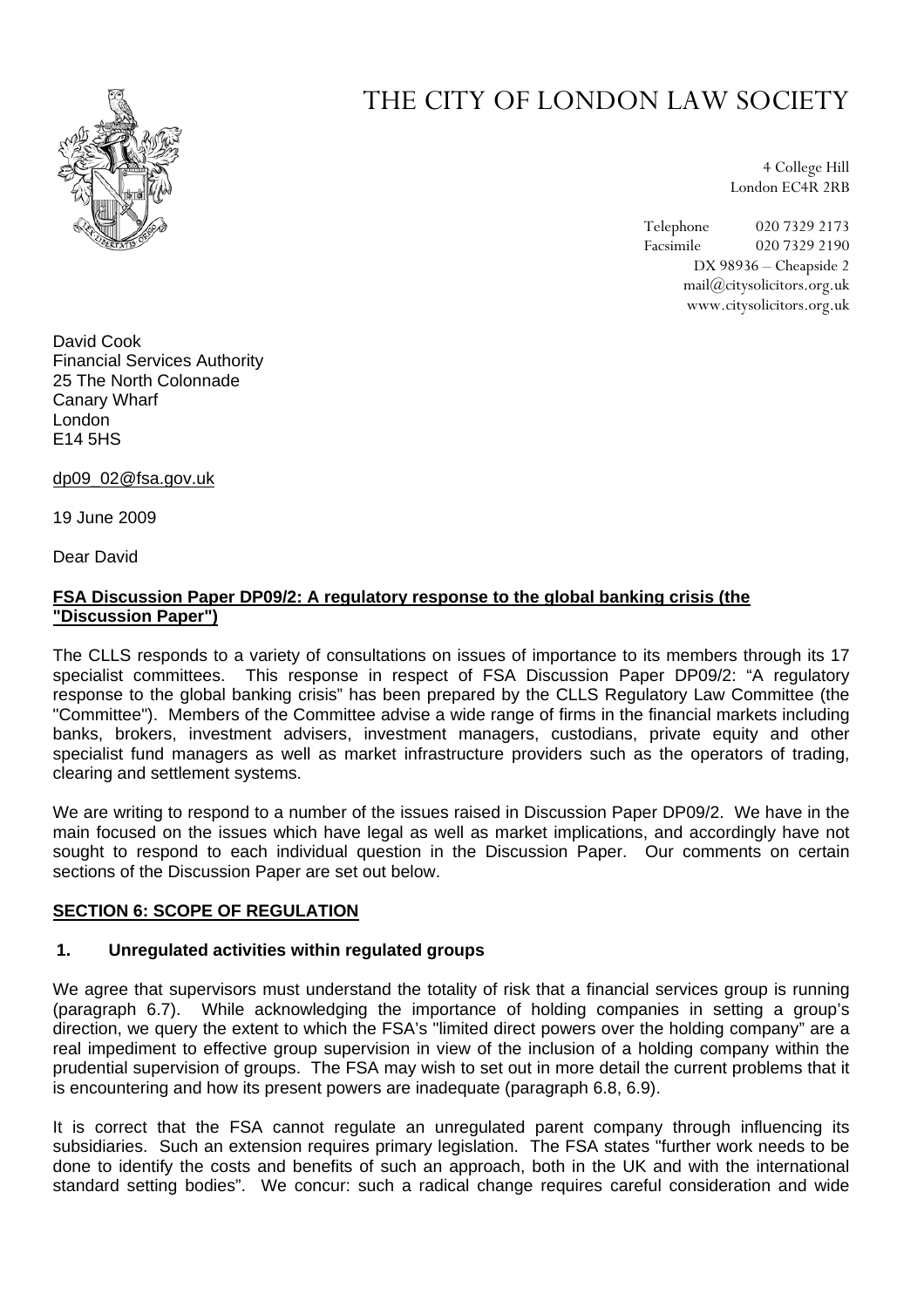consultation to ensure that it is proportionate and effective. Furthermore, any such change requires international co-ordination to maintain a level playing field (paragraph 6.11)

# **2. Unregulated entities within regulated groups**

We agree that supervisors should "have the information necessary to have full visibility of ... any relationship between a regulated and a related unregulated entity and the aggregate exposures of the group to particular unregulated activities", and that this can be gained through regulatory reporting. The FSA should state how its present information gathering powers are inadequate for this purpose.

It seems appropriate, as the FSA suggests, that capital and liquidity may be needed to mitigate group risk. However, the corollary that this could be complemented by "stringent restrictions or prohibitions on certain types of relationship, for example on connected, intra-group lending … " raises concerns. This would be an inappropriate restriction on the freedom of management to run a business (paragraph 6.12 –  $(14)$ .

We favour the extension of the FSA's current approach of "indirect regulation" of unregulated entities or sectors, which it uses in relation to hedge funds through focusing on regulated prime brokers and indeed, by regulating the managers. This seems an appropriate way of seeking to ensure that a problem in the unregulated sector is measured by firms exposed to it and contagion risk addressed. Firms are likely to be able and willing to monitor their exposures to or relationships with unregulated financial entities (paragraph 16.15 - 16). But we would not favour the extension of this policy to "restrict the type, amount or concentration of business that the regulated firms undertake with unregulated entities or the specific unregulated activities" ( paragraph 6.17 – 20).

We concur that it is not practicable for regulators to seek to define which unregulated activities are likely to pose systemic risks (paragraph  $6.24 - 27$ ).

# **3. Global and consistent implementation**

The need for any policy response to be implemented globally and consistently is a recurrent theme in this Discussion Paper. This calls for the FSA to move swiftly with industry support to formulate an appropriate solution, and then to work actively to ensure that its voice is heard both in EU and other fora. The FSA should resist the temptation of being "first to market" with its own implementation, as this will risk placing the United Kingdom at a relative disadvantage.

# **SECTION 7: SYSTEMICALLY IMPORTANT FIRMS**

We commend the FSA for publishing its views in advance of other regulators internationally, however we would urge the FSA to ensure that its regulatory response to systemically important banks is formulated only once the debate in the international arena is concluded, and to ensure that its regulatory response is on a competitive footing with its international counterparts. Those banks which might be identified as of systemic importance within the UK market will compete (in a manner that smaller institutions often cannot) in other markets with banks and financial institutions from other countries and the FSA should not seek to place them at a competitive disadvantage in those markets at least until the issues have been debated in global fora and a clear case has been made for specific UK-only steps.

In our view, further regulation is not required in order to reduce the likelihood of systemically important firms failing, or to reduce the impact if they do. Instead, a greater focus by the FSA on risks inherent in the business models of banks, and of the economics of banks' business is necessary. This would be coupled with a greater intensity of focus by the FSA, on a proportionate basis, on those institutions identified as posing systemic risks.

The FSA already has rules requiring firms to have adequate systems and controls including appropriate risk management systems, and these rules combined with the FSA's "Intensive Supervision" process focussing on effective risk identification and management of such risks within firms would be an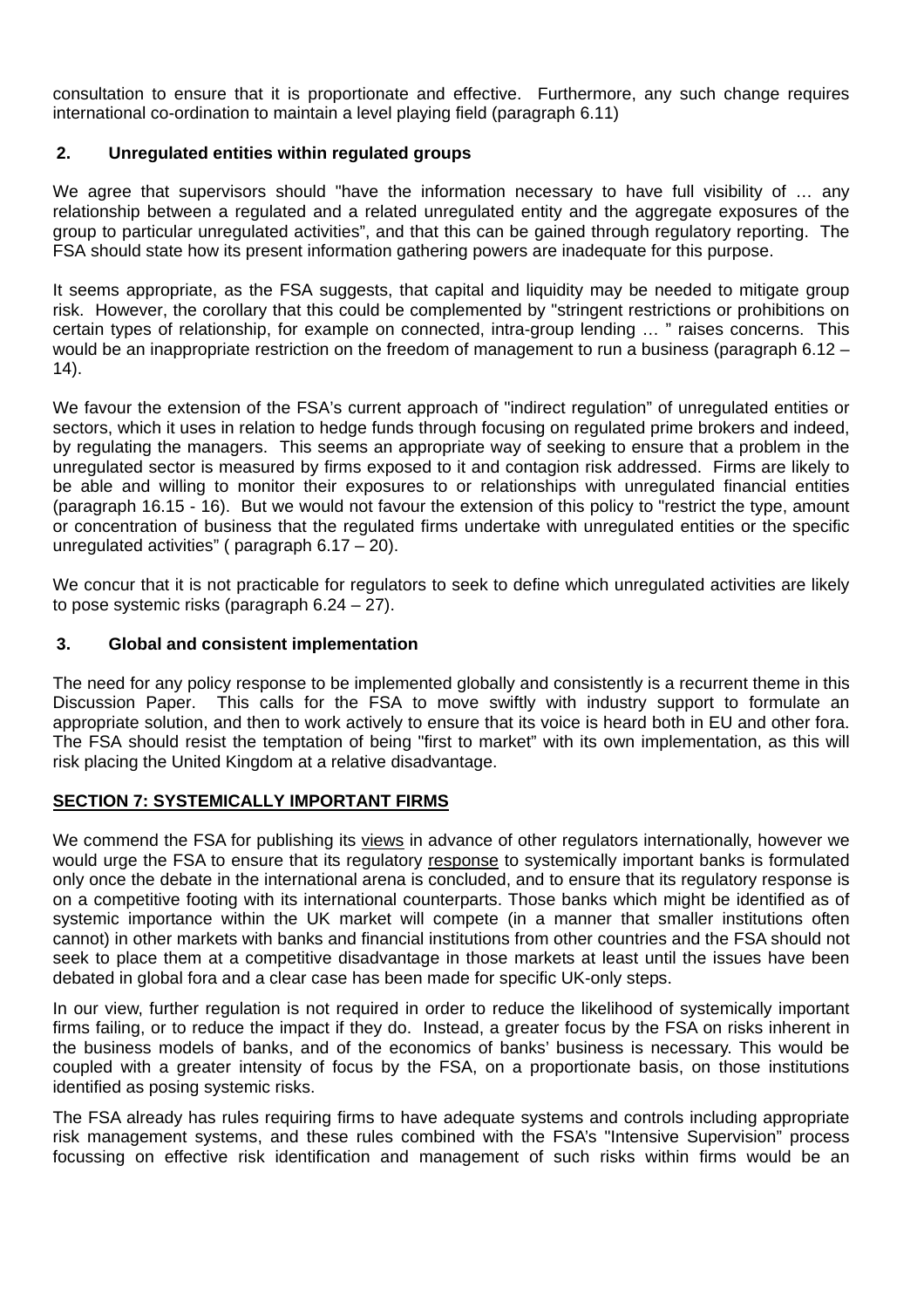appropriate regulatory response to reduce the likelihood of such firms failing, or to reduce the impact if they do.

We are not convinced that the proposed "across-the-board" options would achieve the desired effect of reducing the likelihood of a firm's failure. Without rehearsing the debates concerning what caused UK banks to fail, it is clear that in each case, there were a number of different factors at play. For example, as the FSA identifies, banks which specialised in a narrow field failed (e.g. Northern Rock and mortgage lending) as well as banks with more wide ranging activities (RBS).

In our view, separating out utility banking from investment banking activities as well as being practically difficult to implement would not ultimately serve the needs of banks' customers, who require large, international banks.

As the FSA identified, a judgement as to which firms are systemically important may not be straightforward. It may be difficult to draft any legislation or regulation with a sufficient degree of certainty as to which firms fall within the ambit of the regulation/legislation. Prioritising of supervisory resource, on the other hand, does not suffer from this issue.

# **SECTION 8: GROUPS AND INTRA-GROUP EXPOSURES**

# **1. Maintaining the current "free access" model**

The FSA makes the point that recent events have challenged the value that can be ascribed to assumptions that a group will support its subsidiaries (paragraph 8.4). The FSA considers the possibility that this risk could be countered by requiring a multi-jurisdictional group to operate "using a series of national entities that each had operational and financial independence" (paragraph 8.5). We would be concerned that this would, while affording theoretical protection, have the effect of substantially diminishing the benefits that have flowed to markets and consumers alike from a globalised market for financial services. We are therefore relieved to note what we understand is the FSA's conclusion that "On balance, the FSA believes that firms should continue to be able to run operating models that straddle legal entities and countries, even if this creates more complexity in the day to day oversight of the firm and creates difficulties in a bankruptcy." We agree that further work remains to be done to assess the correct supervisory approach, and consider that an adjustment to the current supervisory model would be an appropriate response that worked with the grain of the market (Box 8.1; paragraphs 8.6 & 8.11).

# **2. Structure of operation**

The FSA notes that many groups are run through matrix management structures that can give rise to conflicts between obligations in respect of regulated firms and the wider group. The FSA considers that "such conflicts need to be identified and managed appropriately by senior management of firms, so that … they do not give rise to undue risk. It should also be clear that the individual entity's senior management has paramount responsibility for compliance with solo regulatory requirements". We concur, and suggest that the FSA makes it clear that this issue is already addressed through the obligations placed on the senior managers of regulated firms through the operation of SYSC and APER or otherwise states in what respects the present regime is inadequate (8.12).

#### **SECTION 9: INTERNATIONAL ARCHITECTURE**

#### **1. Early warning and challenge: macro-prudential supervision**

It is beyond the remit of the Committee to consider the policy arguments in favour of "macro-prudential" supervision of the type suggested (which would entail considering whether it is feasible for any macroprudential supervisor to identify trends at an early enough stage and with a sufficient degree of consensus to enable effective action to be taken on the basis of its analysis). However, on the assumption that supervision of this type is to be implemented, we suggest that the following issues should be borne in mind.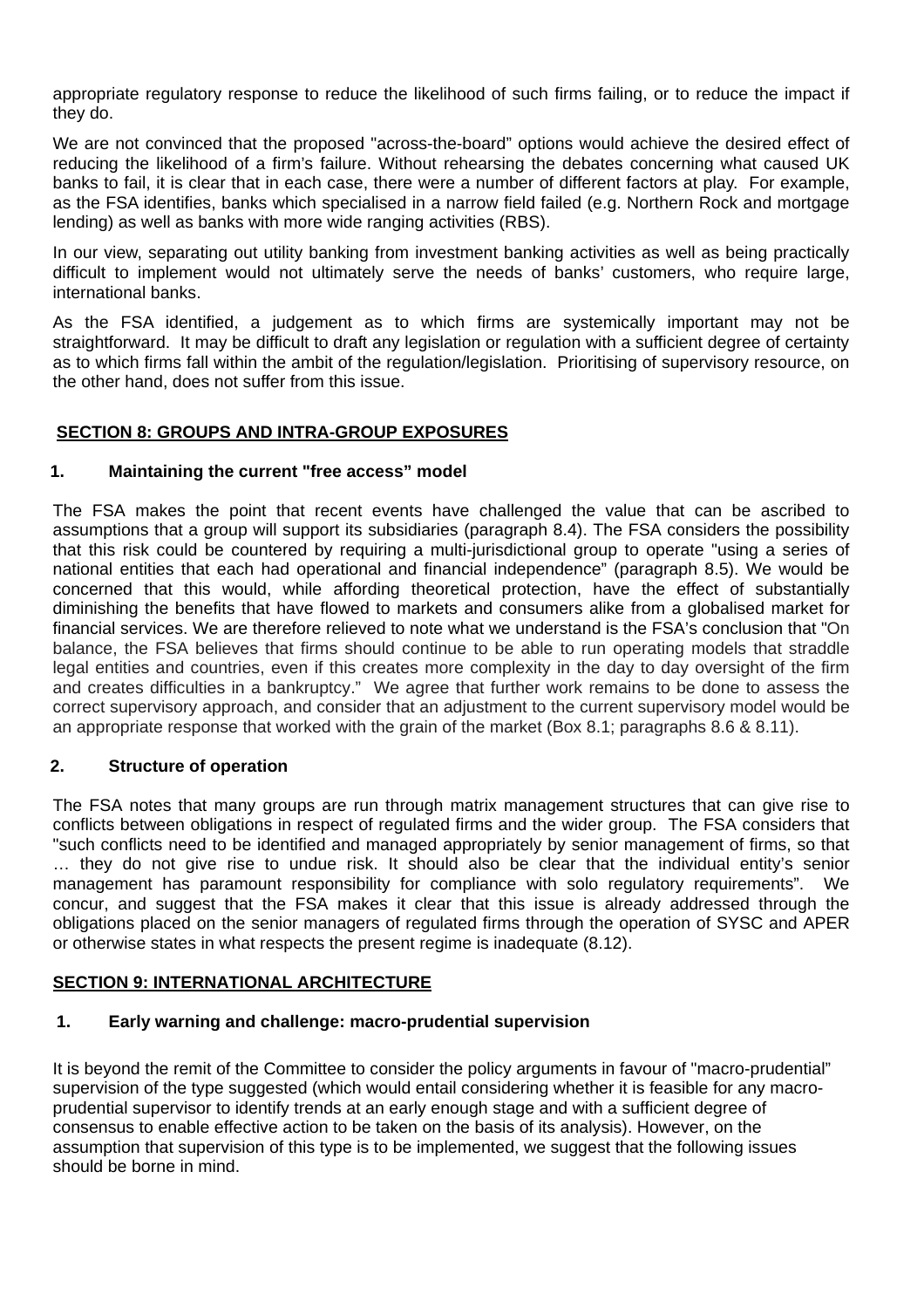We agree with the FSA's view that, in order for such a system to be workable, it is essential that the body making the relevant assessments has the authority and political independence to ensure that it is able to come to conclusions that may "create discomfort for national authorities from time to time" and that national authorities are willing to defer to its recommendations. Under current proposals, it is envisaged that various different institutions might carry out a macro-prudential supervisory role at different levels: the IMF and the Financial Stability Board at a global level; the European Systemic Risk Council at a European level; and some combination of the FSA and the Bank of England within the UK. We agree with the FSA's statement that "in order to be truly effective…such oversight needs to be done at a global level"<sup>1</sup>. This implies that any regional or national system of macro-prudential supervision should operate within a global framework and should take due account of any conclusions and recommendations made by the relevant global body.

We consider it essential that, in order to ensure accountability and effectiveness, any macro-prudential supervisor should operate within the framework of a clear set of explicit objectives. In particular, it should be clear whether the remit of the body, having identified trends that may threaten systemic stability, is to suggest regulatory responses in order to maintain stability or to achieve a macroeconomic effect. For example, the imposition of leverage or funding ratios are tools that could be used for the purpose of achieving macroeconomic effects such as dampening the economic cycle as well as supervisory effects of preserving the stability of individual institutions or the financial system as a whole. However, it is not clear that the former is a legitimate aim of a supervisory authority. It will also be important (although difficult) to define clearly the extent to which national and regional supervisors are obliged to have regard to any analysis or recommendations made by the macro-prudential supervisor.

# **2. Supervisory colleges**

It is assumed in the Discussion Paper that supervision of banks and investment firms will remain a national responsibility, since "supervisory authority is inextricably linked with fiscal responsibility and political accountability"<sup>2</sup>[.](#page-3-1) On this basis, an international supervisory architecture needs to be focused on making individual supervisors work better together, rather than establishing a single supervisor or group of supervisors to work on a cross-border basis. Accordingly, we agree with the logic of encouraging or even requiring the formation of colleges for the major international banking and financial services groups but would make the following points:

- there are limitations in what colleges can and should achieve and they should be established in a way that makes their objectives clear. In particular, on the assumption that supervision remains a national responsibility, colleges should not stray into prescribing or requiring national supervisors to act in a particular way. We would therefore support "a vision of colleges as relatively informal arrangements in which a small number of key supervisors of a group come together periodically to share information about the risks facing the group, their views of the controls and their supervisory actions<sup>[3](#page-3-2)</sup>".
- colleges can be seen as a means of redressing the imbalance between the powers of the home and host state supervisors of an international group. It is therefore important that they should operate in a way that ensures that appropriate information is provided to host state supervisors and that the concerns of host state supervisors are given due consideration.
- in arriving at the constitution of colleges, an appropriate balance needs to be drawn between effectiveness and inclusiveness. The tiered approach suggested in the Discussion Paper seems a sensible way of balancing these imperatives.
- we agree with the emphasis placed by the FSA on the operation of colleges on a global basis and its observation in relation to the rather more formal but geographically limited arrangements being put in

 $\overline{a}$ 

<span id="page-3-0"></span> $1^{1}$  Box 9.1, p.147.

<span id="page-3-1"></span> $2$  FSA position and objectives, p.146.

<span id="page-3-2"></span><sup>&</sup>lt;sup>3</sup> Paragraph 9.5, p.150.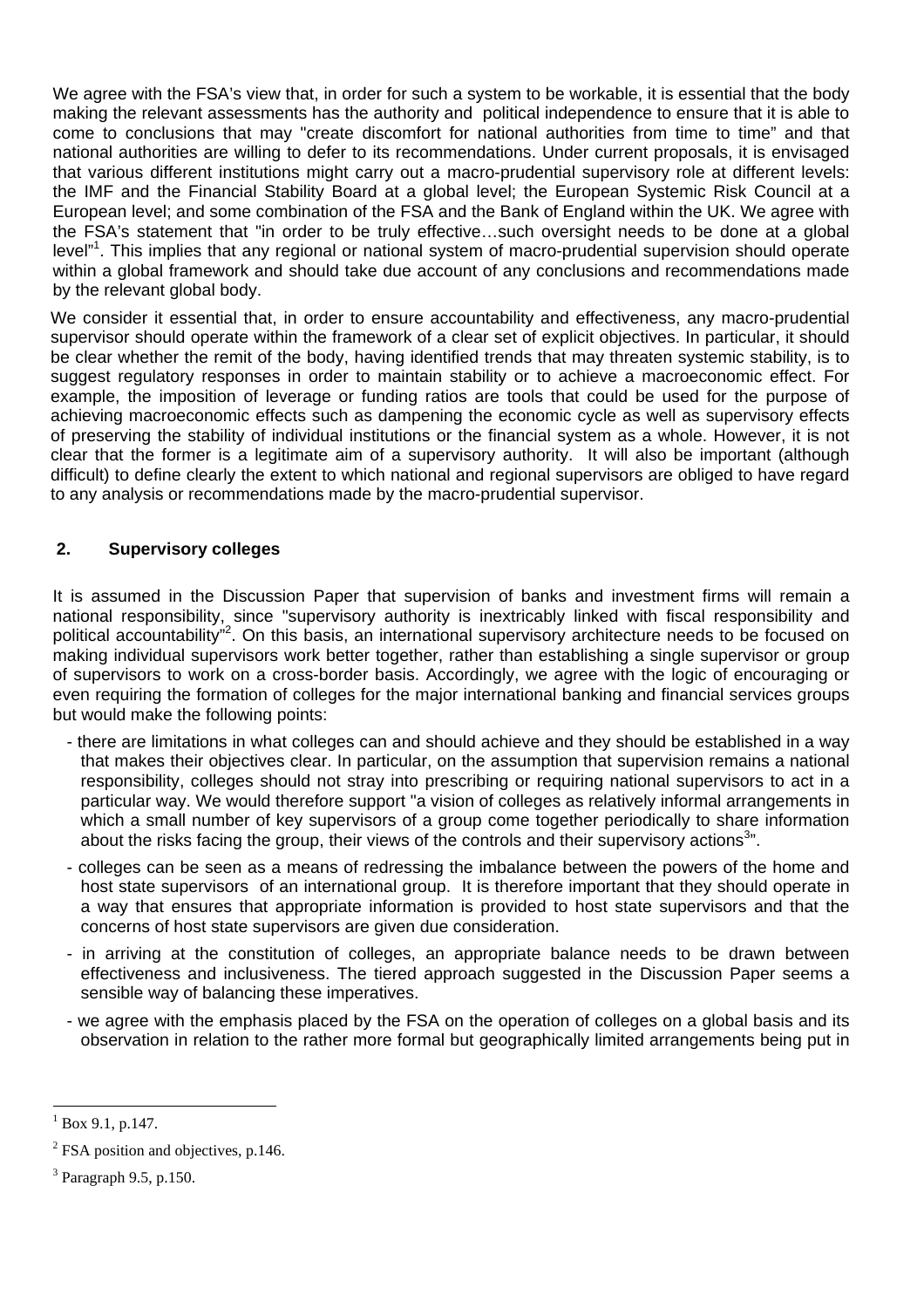place under the CRD that it is important that the "arrangements put in place at EU level complement, rather than undermine, the operation of global colleges" $4$ [.](#page-4-0)

# **3. Crisis management arrangements**

We agree with the FSA's view that this is an "essentially different" matter from ongoing supervision and that it is a sufficiently complex area to merit a separate institutional structure in dealing with it.

# **4. Passporting and branching**

The passporting regime brings into sharp focus the difficulty of host state supervisors having the responsibility of dealing with the effects of failed institutions in their country without the power to prevent a failure. It implies a limited exception to the general principle mentioned in section 2 above, and on which the FSA's approach in the Discussion Paper is based, that supervision of banks and investment firms should remain a national responsibility. That exception is based on the premise that passporting banks and financial institutions are subject to a set of common standards that are recognised by the host state supervisor, and that the host state supervisor can rely on compliance with those standards being supervised and enforced in practice by the home state supervisor. We appreciate the concerns of the FSA in relation to the way in which the passporting regime has operated in practice. We consider, however, that in addressing these issues, emphasis should be placed on ensuring a more common set of standards that is consistently and effectively supervised and enforced by the relevant regulators, rather than on limiting the operation of the principle of passporting. On this basis:

- we support the FSA's suggestions in relation to an effective system of peer review. Participation in colleges of supervisors should give an enhanced opportunity for host state supervisors to raise concerns with home state supervisors.
- we agree that host state supervisors should have sufficient powers over branches to be able to obtain sufficient information to assess the systemic risks posed by the operation of the branch in their own country and rights to obtain information (and explanations) from home state supervisors as to their supervisory approach to the institution in question. Host state supervisors should also be able to use their supervisory powers in relation to conduct of business matters to ensure that any risks posed by branches are appropriately identified in marketing and promotional materials.

# **5. EU level rulemaking and oversight body**

Although emphasising that supervisory authority should remain a national responsibility, the Discussion Paper suggests that there is scope for the centralisation of rulemaking in a single EU body. We note that this suggestion has not been adopted in the Communication from the Commission on European financial supervision (which adopts the rather more limited aspiration that the proposed new European System of Financial Supervisors should "contribute to the development of a single set of harmonised rules".) As mentioned in section 4 above, we agree with the need for greater harmonisation of substantive rules in order for the passporting regime to function effectively. However, we note the tension of this approach with the position expressed in the Discussion Paper that supervision (even within the EU) needs to remain a national responsibility because it is "inextricably linked with fiscal responsibility and political accountability", the same is not true of rulemaking. The logic of retaining supervision as a national responsibility is that, because the consequences of the failure of financial institutions are felt as consumer detriment, harm to financial stability and ultimately as costs to compensation systems and national governments rescuing failed institutions in the country in which the institution operates, the appropriate regulatory burden to be placed on financial institutions in terms of intensity of supervision is a matter for that country to decide. It is not entirely clear why the same argument does not apply in relation to the

 $\overline{a}$ 

<span id="page-4-0"></span><sup>4</sup> Paragraph 9.7, p.152.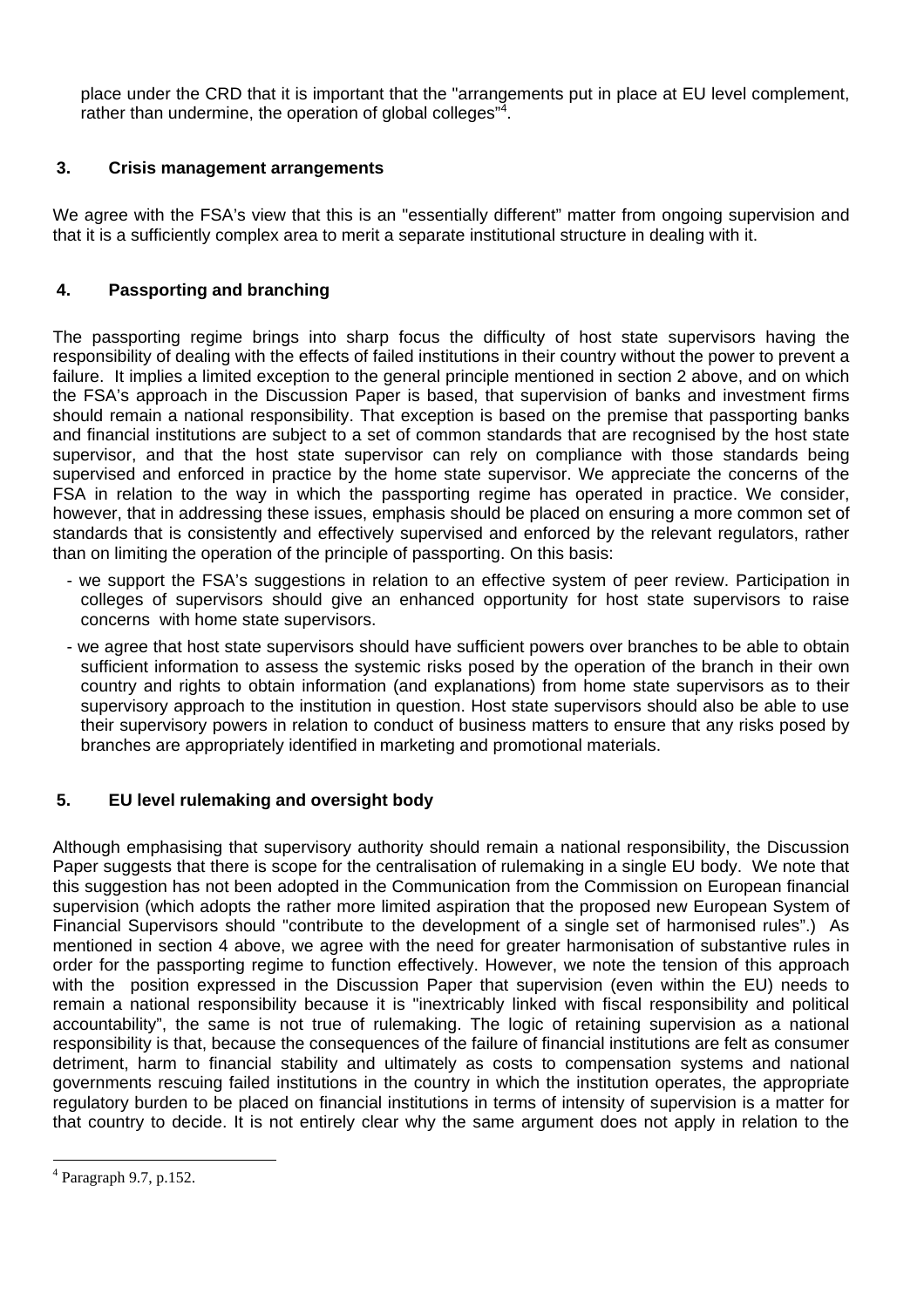appropriate regulatory burden to be placed on institutions in terms of the substance of the rules with which they must comply.

# **SECTION 10: MARKET ISSUES**

## **1. Credit ratings agencies**

It is clear that credit ratings agencies perform a function in the market which is of systemic importance and has a direct impact on the capital requirements of banks and financial institutions. As such we agree that regulatory oversight and transparency are an appropriate response, but that this is a matter for coordination at an international level given the nature of CRA groups and the scope of their activities.

# **2. Transparency**

The FSA has acknowledged that a lack of trading transparency does not appear to have played any major role in the crisis. This is consistent with the conclusions of the 2008 bond market review at EU level. In light of this we would take the view that limited or no further regulation is required. We note the FSA's comments that it may be that greater transparency will increase market confidence, although no specific evidence was provided for this. To the extent that this is the case we would suggest allowing the market to develop such levels of transparency as participants require and therefore support the FSA's comment that industry-led initiatives are to be encouraged.

In any event, and consistent with comments elsewhere in this response, we would caution the FSA against introducing requirements in this area which go beyond international standards in the burden they impose (noting that EU bodies have initiated reviews in this area) and/or for which no specific market failure has been identified.

As regards disclosure of the nature of products to investors, we agree that this is an important part of a properly functioning market. However, it may be that this is an area where closer supervision under the current legal and regulatory regime is appropriate rather than greater regulation and we would therefore not propose the FSA promoting measures in this field in the international fora.

# **3. Strengthening market infrastructure**

We support the FSA's work on the range of initiatives designed to strengthen the infrastructure for OTC derivatives. We think, however, that there are a number of legal and operational issues that need to be carefully worked through with the CCP, the clearing members and their clients in order to make CCP clearing an attractive proposition to participants in the CDS markets, and the markets for other OTC derivatives. For example, the collateral requirements created at each stage of the clearing process should be carefully worked through to ensure that the CCP model does not create considerably more onerous collateral requirements on clearing members and their clients than a contract that is not cleared through a CCP. In addition, the portability of CCP cleared contracts in the case of a default by a clearing member should be examined.

The FSA should take into account the fact that a considerable quantity of CDS products are not suitable for clearing (cf. paragraph 10.70of the Discussion Paper) because of their highly customised nature, and as such would not meet any reasonable test of standardization. As such, there will still remain a large proportion of CDS contracts where counterparty risk is still an issue, and as such we support the thematic review of collateral management processes for CDS contracts that are not suitable to be cleared through a CCP.

We support the FSA's work in ensuring supervisory cooperation for clearing arrangements of CDS products on an international level, and for work in ensuring that firms are not limited in their ability to manage risks effectively across jurisdictions. As acknowledged by the FSA, we think this is particularly important given the international nature of the CDS market, and the markets in other OTC derivatives.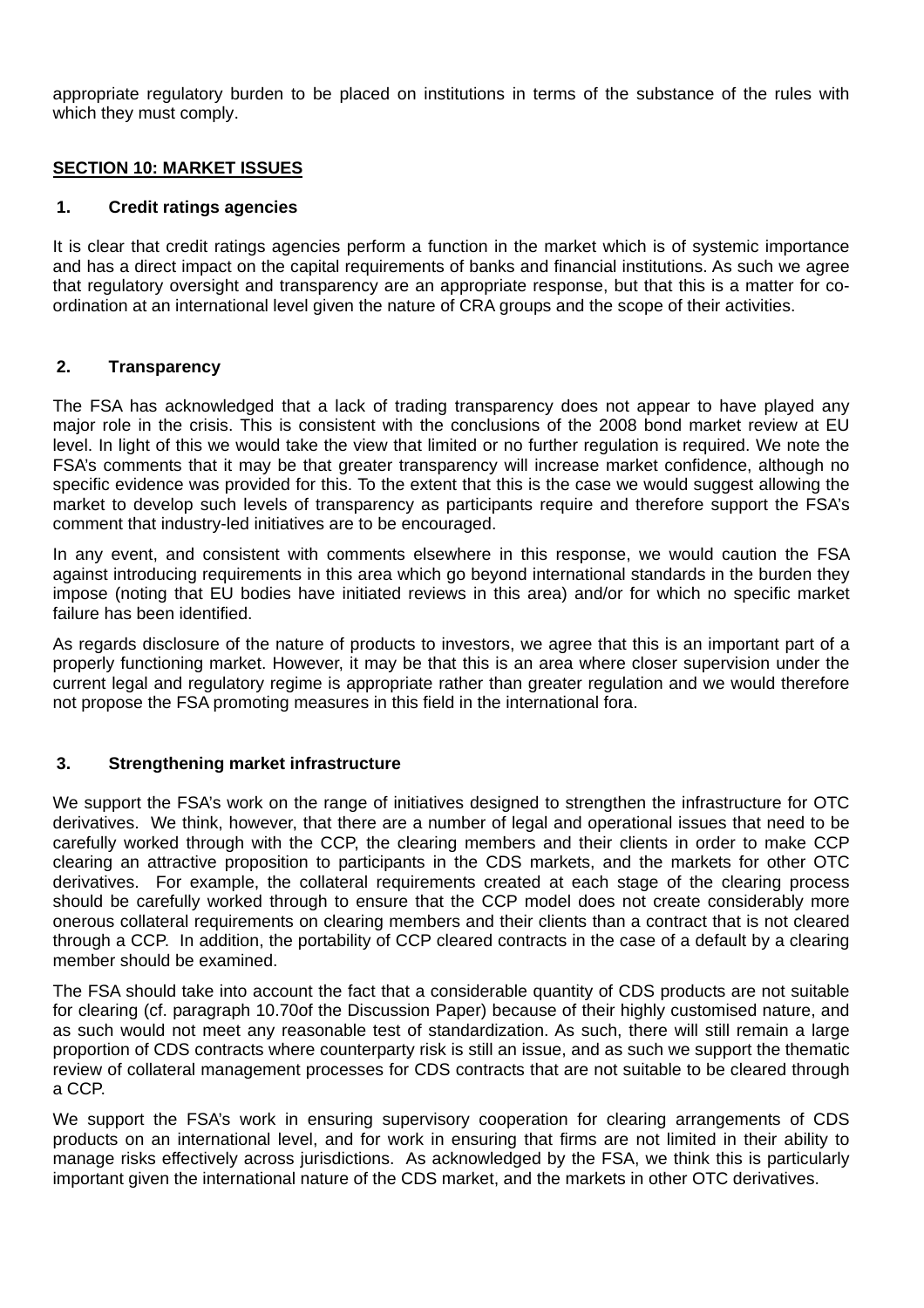We support the FSA in looking at this area again.

As regards settlement arrangements, we agree with the possibilities for change outlined by the FSA in the Discussion Paper.

Please let us know if you wish us to clarify any of our responses, or suggest more specific proposals.

Yours sincerely

**Margaret Chamberlain Chair CLLS Regulatory Law Committee**